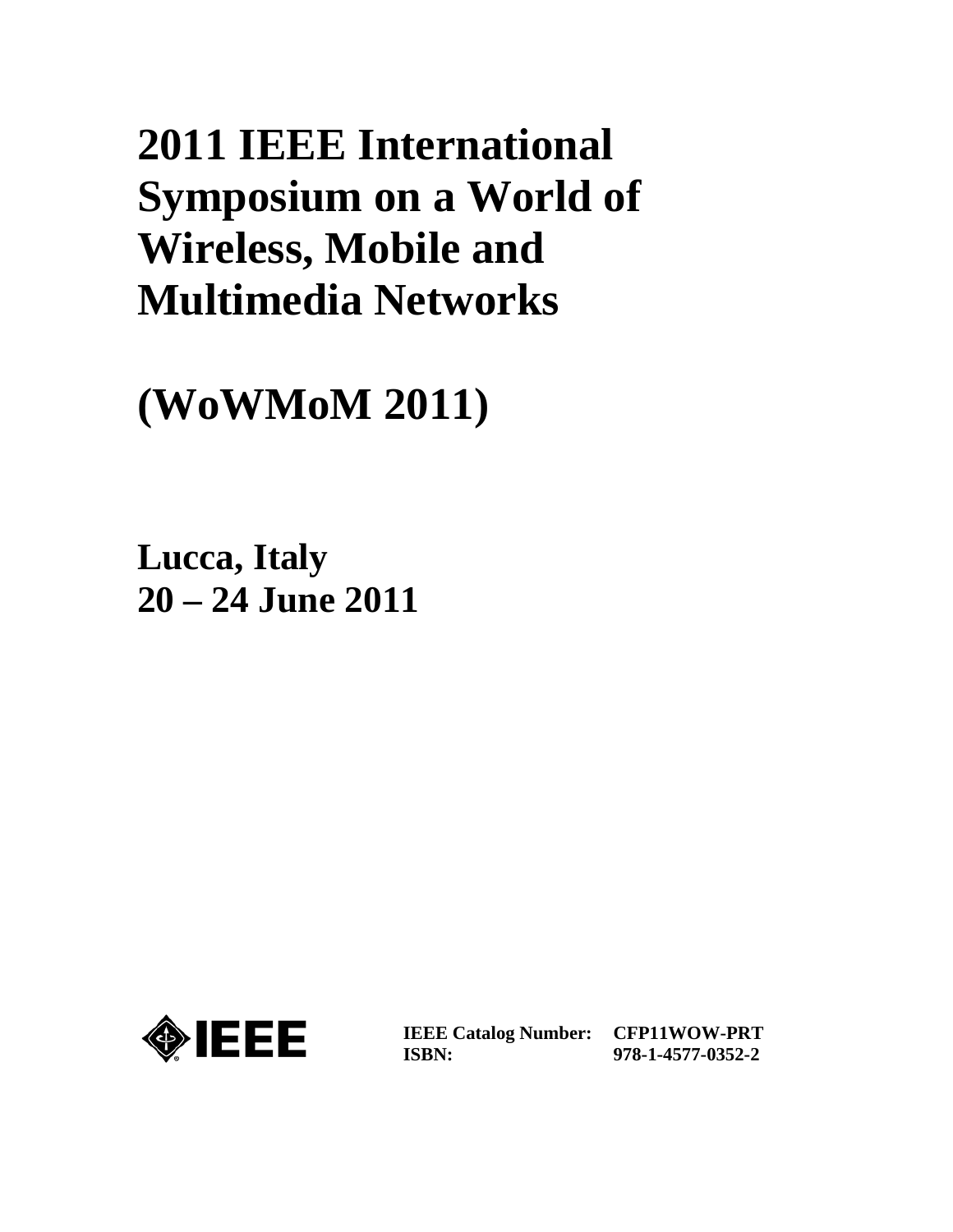## **TABLE OF CONTENTS**

## **AOC**

| Greg Bigwood, Tristan Henderson                                                        |  |
|----------------------------------------------------------------------------------------|--|
|                                                                                        |  |
| M. J. Chorley, G. B. Colombo, S. M. Allen, R. M. Whitaker                              |  |
|                                                                                        |  |
| Marco Conti, Andrea Passarella, Fabio Pezzoni                                          |  |
|                                                                                        |  |
| Theus Hossmann, Franck Legendre, George Nomikos, Thrasyvoulos Spyropoulos              |  |
|                                                                                        |  |
| Murtuza Jadliwalay, Julien Freudigery, Imad Aadz, Jean-Pierre Hubauxy, Valtteri Niemiz |  |
|                                                                                        |  |
| Ari Keränen, Mikko Pitkänen, Mikko Vuori, Jörg Ott                                     |  |
|                                                                                        |  |
| Marco Conti, Matteo Mordacchini, Andrea Passarella                                     |  |
|                                                                                        |  |
| Bruno A. A. Nunes, Katia Obraczka                                                      |  |
|                                                                                        |  |
| Elena Pagani, Gian Paolo Rossi                                                         |  |
|                                                                                        |  |
| Ljubica Pajevic, Gunnar Karlsson                                                       |  |
|                                                                                        |  |
| Iain Parris, Tristan Henderson                                                         |  |
|                                                                                        |  |
| Konstantinos Oikonomou, Afroditi Loukidou, Spyros Sioutas                              |  |

## **DEMO**

| Leucio Antonio Cutillo, Refik Molva, Melek Önen                                                 |  |
|-------------------------------------------------------------------------------------------------|--|
| Implementation of CAMEO: A Context-Aware MiddlEware for Opportunistic Mobile Social             |  |
|                                                                                                 |  |
| Valerio Arnaboldi, Marco Conti, Franca Delmastro                                                |  |
|                                                                                                 |  |
| Mario Di Francesco, Na Li, Long Cheng, Mayank Raj, Sajal K. Das                                 |  |
| Karina Gomez, Roberto Riggio, Daniele Miorandi, Imrich Chlamtac, Fabrizio Granelli              |  |
|                                                                                                 |  |
| Esteban Damian Gutierrez Mlot, Stefano Bocchino, Andrea Azzarà, Matteo Petracca, Paolo Paganov  |  |
|                                                                                                 |  |
| Abdelkrim Hadjidj, Abdelmadjid Bouabdallah, Yacine Challal                                      |  |
|                                                                                                 |  |
| Lorenz Klopfenstein, Saverio Delpriori, Matteo Valentini, Andrea Seraghiti, Alessandro Bogliolo |  |
|                                                                                                 |  |
| Hisashi Oguma, Naoki Nobata, Kazunari Nawa, Tsutomu Mizota, Mitsuru Shinagawa                   |  |

## **D-SPAN**

| S. M. Iftekharul Alam, Sonia Fahmy             |  |
|------------------------------------------------|--|
|                                                |  |
| Yinjie Chen, Zhongli Liu, Yong Ding, Xinwen Fu |  |
|                                                |  |
| Taehwan Choi, H. B. Acharya, Mohamed G. Gouda  |  |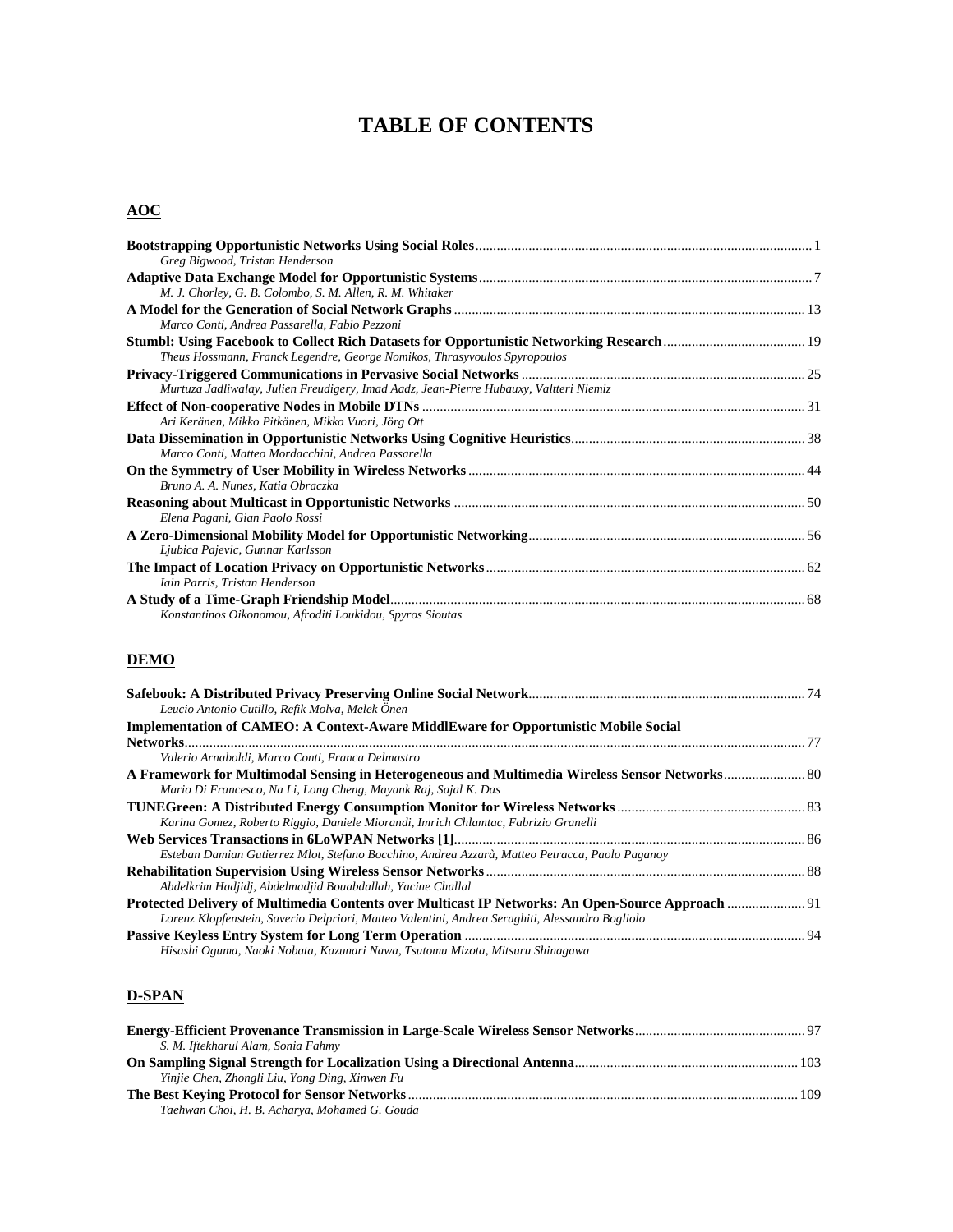| Anil Kumar Chorppath, Tansu Alpcan                                                                                                          |  |
|---------------------------------------------------------------------------------------------------------------------------------------------|--|
| Introducing Epidemic Models for Data Survivability in Unattended Wireless Sensor Networks  121<br>Roberto Di Pietro, Nino Vincenzo Verde    |  |
| Antonio Kung, Johann-Christoph Freytag, Frank Kargl                                                                                         |  |
| Optimal Selection of Sink Nodes in Wireless Sensor Networks in Adversarial Environments 133<br>Áron Lászka, Levente Buttyán, Dávid Szeszlér |  |
| Manas Maheshwari, Sai Ananthanarayanan, Arijit Banerjee, Neal Patwari, Sneha K. Kasera                                                      |  |
| Tamara Bonaci, Phillip Lee, Linda Bushnell, Radha Poovendran                                                                                |  |
| S. Nikoletseas, C. Raptopoulos, P. G. Spirakis                                                                                              |  |
| Felix Günther, Mark Manulis, Thorsten Strufe                                                                                                |  |
| Wenjing Wang, Mainak Chatterjee, Kevin Kwiat                                                                                                |  |

## **HOTMESH**

| Suat Aksu, Enver Enis Güngör, Günes Karabulut Kurt                                              |  |
|-------------------------------------------------------------------------------------------------|--|
| An Efficient Routing Protocol for Point-to-Point Elastic Traffic in Wireless Mesh Networks  176 |  |
| Emilio Ancillotti, Raffaele Bruno, Marco Conti                                                  |  |
|                                                                                                 |  |
| Ian Cooper, Stuart Allen, Roger Whitaker                                                        |  |
|                                                                                                 |  |
| Francesco Paolo D'Elia, Giovanni Di Stasi, Stefano Avallone, Roberto Canonico                   |  |
| A Self-organising Mesh Networking Solution Based on Enhanced RPL for Smart Metering             |  |
|                                                                                                 |  |
| Parag Kulkarni, Sedat Gormus, Zhong Fan, Benjamin Motz                                          |  |
|                                                                                                 |  |
| Antonio M. Ortiz, Fernando Royo, Teresa Olivares, Luis Orozco-Barbosa                           |  |
|                                                                                                 |  |
| Stéphane Rousseau, Farid Benbadis, Damien Lavaux, Laurent San                                   |  |
|                                                                                                 |  |
| Thomas Staub, Simon Morgenthaler, Daniel Balsiger, Paul Kim Goode, Torsten Braun                |  |
|                                                                                                 |  |
| S. Toumpis, I. Tselekounis, G. D. Stamoulis, H. Meyer, A. Hess, K. A. Hummel                    |  |

## **INDUSTRY**

| Rosario G. Garroppo, Loris Gazzarrini, Stefano Giordano, Luca Tavanti                               |     |
|-----------------------------------------------------------------------------------------------------|-----|
| Wireless Networking for Automated Live Video Broadcasting: System Architecture and Research         |     |
|                                                                                                     | 235 |
| Domenico Giustiniano, Vladimir Vukadinovic, Stefan Mangold                                          |     |
| <b>Evaluation of Component-Aware Dynamic Voltage Scaling for Mobile Devices and Wireless Sensor</b> |     |
|                                                                                                     | 244 |
| Leander B. Hörmann, Philipp M. Glatz, Christian Steger, Reinhold Weiss                              |     |
| A SOA based Context-Aware Order Picking System for Warehouses Using Laser Range Finder and          |     |
|                                                                                                     | 253 |
| Safdar Ali, Anna Lewandowski, Joerg Rett                                                            |     |
|                                                                                                     |     |
| Thorsten Lohmar, Torbjörn Einarsson, Per Fröjdh, Frédéric Gabin, Markus Kampmann                    |     |
|                                                                                                     |     |
| Johannes Tulusan, Lito Soi, Johannes Paefgen, Marc Brogle, Thorsten Staake                          |     |
|                                                                                                     |     |
| Guotao Zhao, Huadong Ma, Yan Sun, Hong Luo, Xufei Mao                                               |     |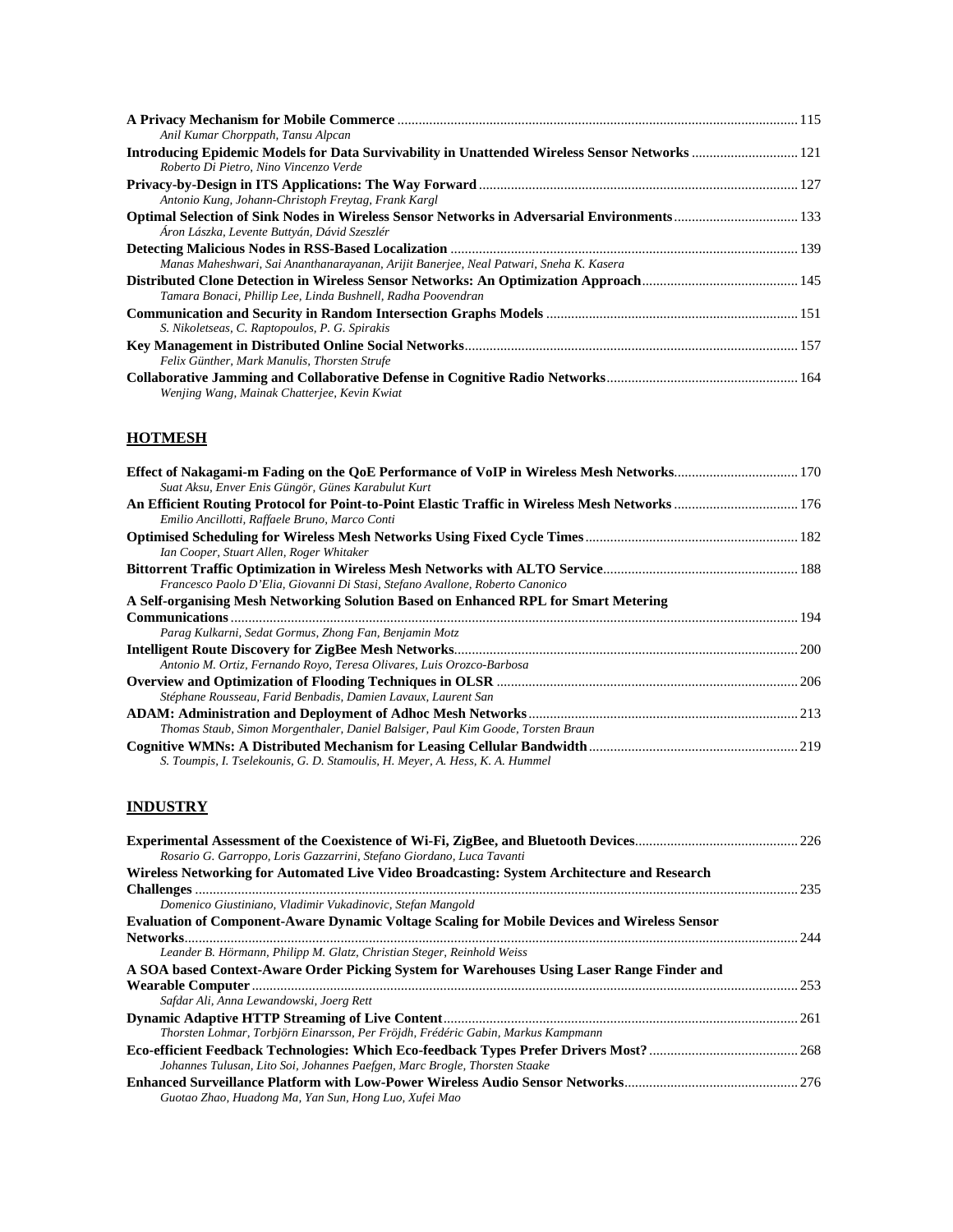#### **IREHSS**

| Bulut Altintas, Tacha Serif                                                                                                      |     |
|----------------------------------------------------------------------------------------------------------------------------------|-----|
|                                                                                                                                  |     |
| Gaddi Blumrosen, Netanel Avisdris, Ron Kupfer, Boris Rubinsky                                                                    |     |
| Wearable Biomonitoring System for Stress Management: A Preliminary Study on Robust ECG                                           |     |
|                                                                                                                                  | 297 |
| Nicola Carbonaro, Gaetano Anania, Gabriele Dalle Mura, Mario Tesconi, Alessandro Tognetti, Giuseppe Zupone,<br>Danilo De Rossi   |     |
|                                                                                                                                  |     |
| Guy Kouamou, Gianluigi Ferrari, Francesco Lofino, Riccardo Raheli, Francesco Pisani                                              |     |
| Remote Configuration and Deployment of Sensor Drivers for a Medical Bluetooth Sensor Gateway309<br>Daniel Kümper, Ralf Tönjes    |     |
| Towards Understanding the Usage Pattern of Web-based Electronic Medical Record Systems315<br>Xiaowei Li, Yuan Xue, Bradley Malin |     |
|                                                                                                                                  |     |
| B. S. Raghavendra, Deep Bera, Ajit S. Bopardikar, Rangavittal Narayanan                                                          |     |
| Elena Vlahu-Gjorgievska, Vladimir Trajkovik                                                                                      |     |

### **PHD**

| Luca Anchora                                                                                                    |  |
|-----------------------------------------------------------------------------------------------------------------|--|
| LTE and LTE-advanced Evaluation Through Innovative Simulation Tool Case Study: The Relay                        |  |
| Matteo Maria Andreozzi                                                                                          |  |
| <b>Walid Bechkit</b>                                                                                            |  |
| Vinh T. Bui                                                                                                     |  |
| Roberta Daidone                                                                                                 |  |
| Michael Grafl                                                                                                   |  |
| Optimized IPv6 Internet Access from Vehicles in Multi-hop and Heterogeneous Environments 351<br>Marco Gramaglia |  |
| Koteswararao Kondepu                                                                                            |  |
| Alan Marchiori                                                                                                  |  |
| Ahmed Masri                                                                                                     |  |
| Communication Protocols and Simulation Tool Development for Multimedia Traffic Optimization in                  |  |
| Marco Mezzavilla                                                                                                |  |
| Daniele Munaretto                                                                                               |  |
| Andres Garcia-Saavedra                                                                                          |  |
| Varun Singh                                                                                                     |  |
| Yuriy Tselishchev                                                                                               |  |
| Carlo Vallati                                                                                                   |  |
| Markus Waltl                                                                                                    |  |
| Matteo Zignani                                                                                                  |  |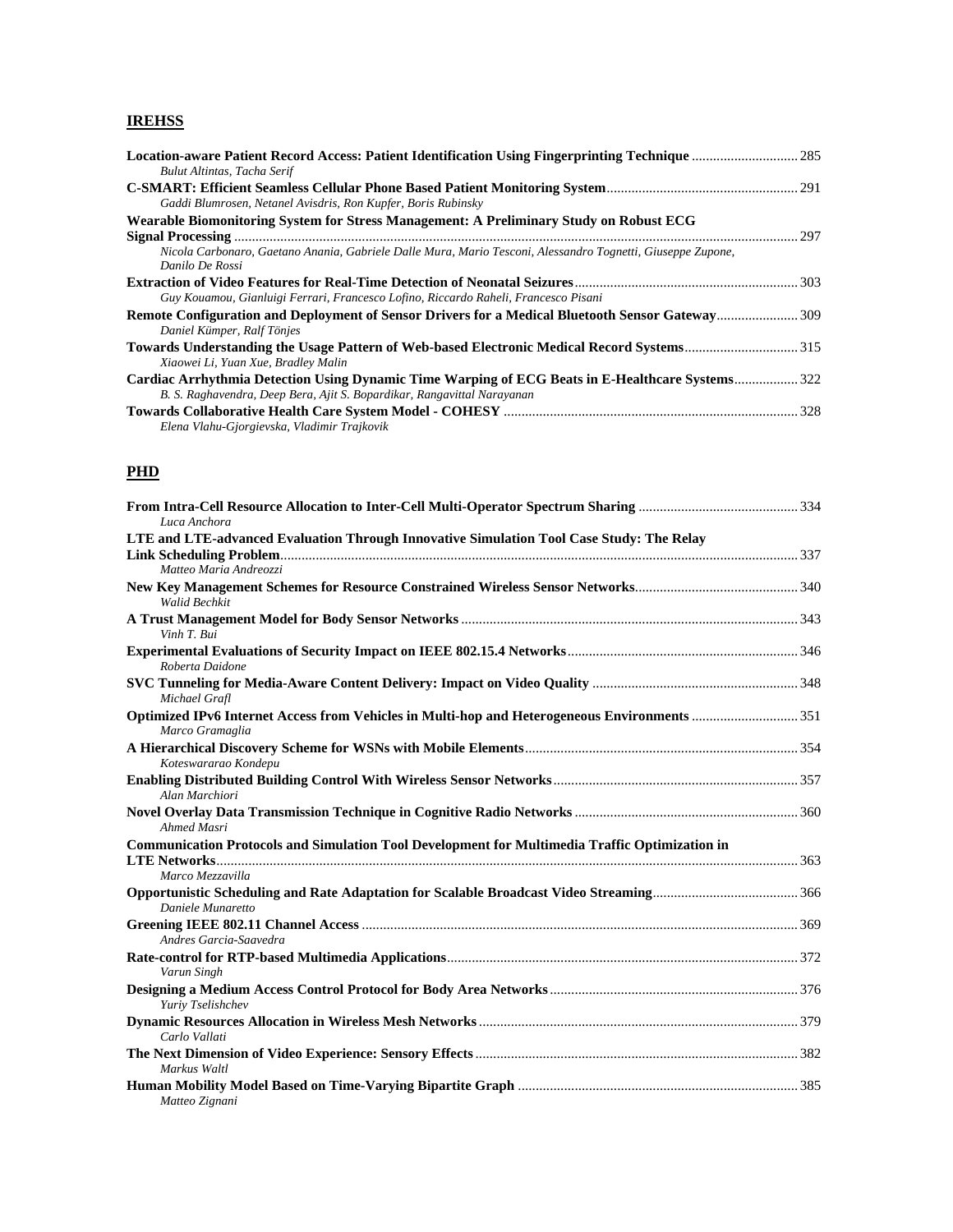#### **REGULAR**

| Thorsten Biermann, Luca Scalia, Changsoon Choi, Holger Karl, Wolfgang Kellerer<br><b>Cooperation and Communication in Cognitive Radio Networks Based on TV Spectrum Experiments 398</b>     |  |
|---------------------------------------------------------------------------------------------------------------------------------------------------------------------------------------------|--|
| Kaushik Chowdhury, Rahman Doost-Mohammady, Waleed Meleis, Marco Di Felice, Luciano Bononi                                                                                                   |  |
| 407 Streaming Data Delivery in Multi-hop Cluster-based Wireless Sensor Networks with Mobile Sinks 407<br>Long Cheng, Sajal K. Das, Mario Di Francesco, Canfeng Chen, Jian Ma, Dongliang Xie |  |
|                                                                                                                                                                                             |  |
| Ngoc Minh Do, Cheng-Hsin Hsu, Jatinder Pal Singh, Nalini Venkatasubramanian                                                                                                                 |  |
| Energy-efficient k-Class Coverage for Collaborative Classification in Wireless Audio Sensor                                                                                                 |  |
| Dong Zhao, Huadong Ma, Liang Liu                                                                                                                                                            |  |
| Hannes Frey                                                                                                                                                                                 |  |
| Modeling and Predicting the Dynamics of Mobile Virus Spread Affected by Human Behavior  444<br>Chao Gao, Jiming Liu                                                                         |  |
| Marco Gramaglia, Pablo Serrano, José Alberto Hernández, Maria Calderon, Carlos J. Bernardos                                                                                                 |  |
| Guotao Zhao, Huadong Ma, Yan Sun, Hong Luo                                                                                                                                                  |  |
|                                                                                                                                                                                             |  |
| Hernán Baró Graf, Holger Hermanns, Juhi Kulshrestha, Jens Peter, Anjo Vahldiek, Aravind Vasudevan                                                                                           |  |
| 180-Hop-by-Hop Reliable, Parallel Message Propagation for Intermittently-Connected Mesh Networks 480<br>Hideya Ochiai, Masaya Nakayama, Hiroshi Esaki                                       |  |
| Leandros A. Maglaras, Dimitrios Katsaros                                                                                                                                                    |  |
| Malik Ahmad Yar Khan, Darryl Veitch                                                                                                                                                         |  |
| Ahmed Khattab, Dmitri Perkins, Magdy A. Bayoumi                                                                                                                                             |  |
| Exploiting Multiple Channels for Rate Separation in IEEE 802.11 Multi-Radio Wireless Mesh                                                                                                   |  |
|                                                                                                                                                                                             |  |
| Sok-Hyong Kim, Young-Joo Suh                                                                                                                                                                |  |
| Stefan Koenig, Mark T. Schmidt, Christian Hoene                                                                                                                                             |  |
| Hancheng Lu, Chang Wen Chen                                                                                                                                                                 |  |
| Vincenzo Mancuso, Sara Alouf                                                                                                                                                                |  |
|                                                                                                                                                                                             |  |
| Emi Mathews, Hannes Frey                                                                                                                                                                    |  |
| Michele Colajanni, Luca Dal Zotto, Mirco Marchetti, Michele Messori                                                                                                                         |  |
| Laura Galluccio, Giacomo Morabito, Sergio Palazzo                                                                                                                                           |  |
|                                                                                                                                                                                             |  |
| Dang Nguyen, Thomas Kunz, Louise Lamont, Pascale Minet                                                                                                                                      |  |
| Stefano Ortolani, Mauro Conti, Bruno Crispo, Roberto Di Pietro                                                                                                                              |  |
| -<br>Andres Garcia-Saavedra, Pablo Serrano, Albert Banchs, Matthias Hollick                                                                                                                 |  |
| Michael Schier, Michael Welzl                                                                                                                                                               |  |
| Kazem Jahanbakhsh, Valerie King, Gholamali C. Shoja                                                                                                                                         |  |
|                                                                                                                                                                                             |  |
| Soroor Soltani, Matt Mutka                                                                                                                                                                  |  |
| John Tang, Cecilia Mascolo, Mirco Musolesi, Vito Latora                                                                                                                                     |  |
| Oscar Trullols-Cruces, Julian Morillo-Pozo, Jose M. Barcelo-Ordinas, Jorge Garcia-Vidal                                                                                                     |  |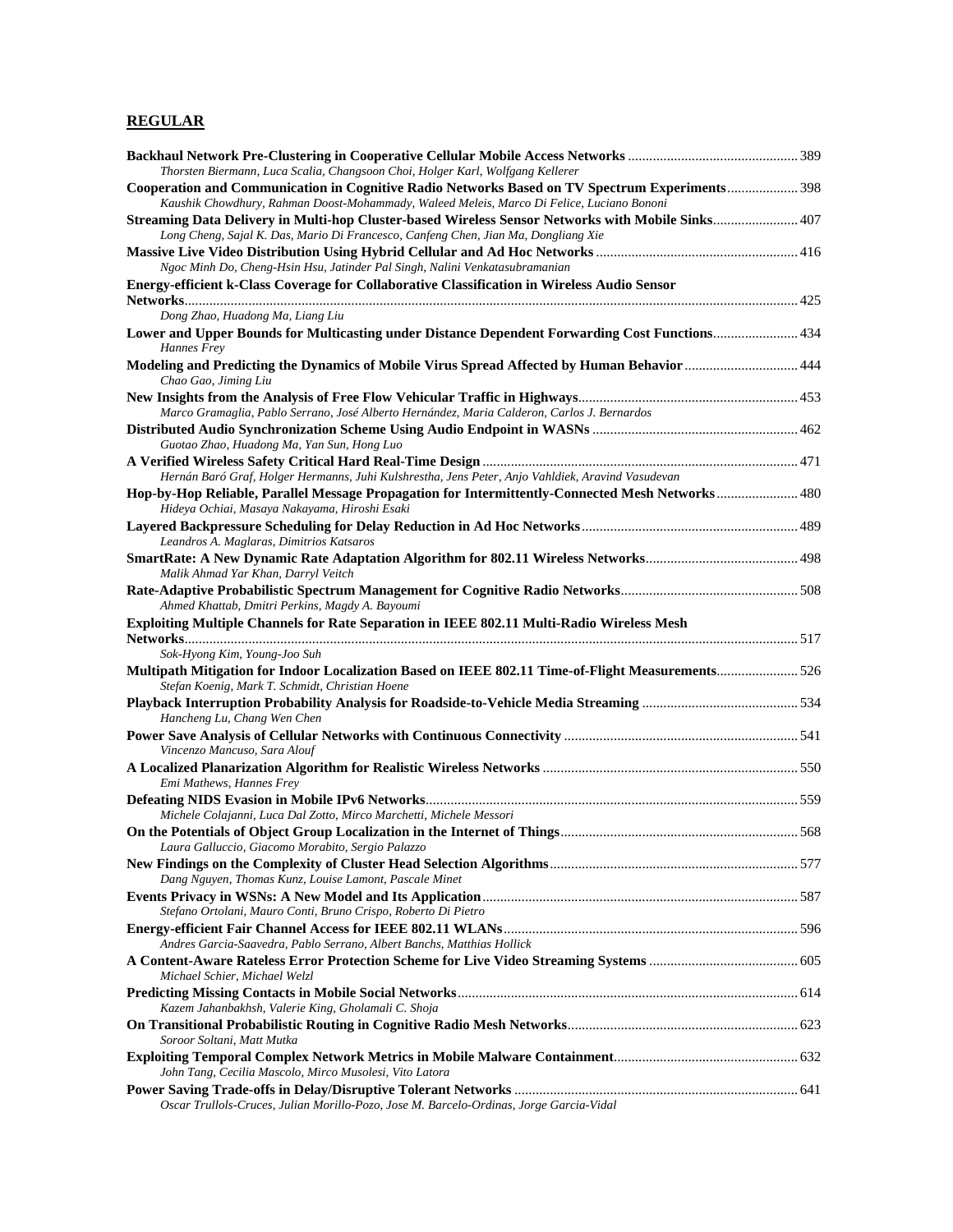| Yuriy Tselishchev, Lavy Libman, Athanassios Boulis                      |  |
|-------------------------------------------------------------------------|--|
|                                                                         |  |
| John Whitbeck, Marcelo Amorim, Yoann Lopez, Jérémie Leguay, Vania Conan |  |
| Guoxian Yang, Stefan Weber                                              |  |

## **SHORT**

| <b>Estimating Human Movement Activities for Opportunistic Networking: A Study of Movement</b> |  |
|-----------------------------------------------------------------------------------------------|--|
|                                                                                               |  |
| Karin Anna Hummel, Andrea Hess                                                                |  |
|                                                                                               |  |
| Alan Marchiori, Qi Han                                                                        |  |
|                                                                                               |  |
| Long Vu, Quang Do, Klara Nahrstedt                                                            |  |
|                                                                                               |  |
| Grit Claßen, David Coudert, Arie M. C. A. Koster, Napoleão Nepomuceno                         |  |
|                                                                                               |  |
| Chilukuri Shanti, Anirudha Sahoo                                                              |  |
|                                                                                               |  |
| Jasvinder Singh, Dirk Pesch                                                                   |  |
|                                                                                               |  |
| Piotr Szczurek, Bo Xu, Ouri Wolfson, Jie Lin                                                  |  |
|                                                                                               |  |
| Zhenyun Zhuang, Raghupathy Sivakumar                                                          |  |

## **SUSTAINET**

| David Aikema, Cameron Kiddle, Rob Simmonds                                                       |  |
|--------------------------------------------------------------------------------------------------|--|
| Power-aware Network Systems Using Adaptive Optical Path Control for Large-scale Multi-layer      |  |
|                                                                                                  |  |
| Michihiro Aoki, Shigeo Urushidani                                                                |  |
| A. Barbato, A. Capone, G. Carello, M. Delfanti, M. Merlo, A. Zaminga                             |  |
|                                                                                                  |  |
| Dario Bruneo, Francesco Longo, Antonio Puliafito                                                 |  |
| Antonio Capone, Daniele Corti, Brunilde Sanso                                                    |  |
|                                                                                                  |  |
| Francesca Cuomo, Anna Abbagnale, Sabino Papagna                                                  |  |
|                                                                                                  |  |
| Edoardo Amaldi, Antonio Capone, Luca G. Gianoli, Luca Mascetti                                   |  |
|                                                                                                  |  |
| Moreno Marzolla, Ozalp Babaoglu, Fabio Panzieri                                                  |  |
| Hakim Mellah, Brunilde Sansò                                                                     |  |
|                                                                                                  |  |
| Christian Callegari, Rosario G. Garroppo, Stefano Giordano, Gianfranco Nencioni, Michele Pagano  |  |
| <b>ECOFEN: An End-to-End Energy Cost mOdel and Simulator for Evaluating Power Consumption in</b> |  |
|                                                                                                  |  |
| Anne-Cécile Orgerie, Laurent Lefèvre, Isabelle Guérin-Lassous, Dino M. Lopez Pacheco             |  |
|                                                                                                  |  |
| Alessandra De Paola, Giuseppe Lo Re, Fabrizio Milazzo, Marco Ortolani                            |  |